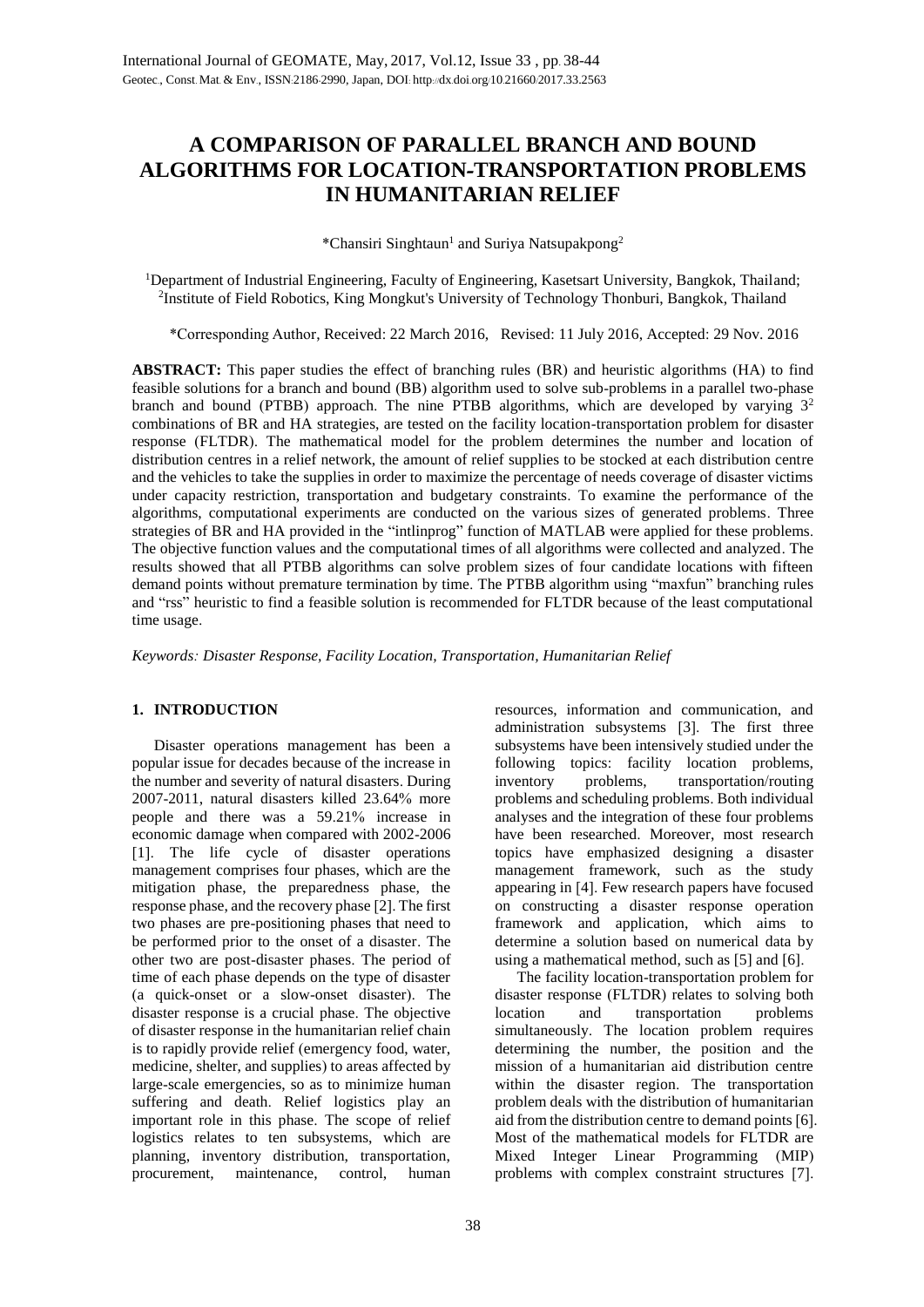The traditional Branch and Bound (BB) algorithm is currently the only general tool available for finding optimal solutions to these difficult formulations [8]. However, finding an optimal solution for a complex and large size FLTDR using a BB takes excessive computing time. Parallel computing is one of the most efficient alternatives that has been used since the beginning of the twenty-first century. The use of parallelism to speed up the execution of a typical (sequential) BB algorithm is widely known as a Parallel Branch and Bound (PBB) algorithm. There are three main approaches of PBB algorithms according to the degree of parallelism of the search tree. Parallelism of type 1 introduces parallelism when performing the operations on generated sub-problems (e.g., bounding computations). In the type 2 approach, the search tree is built in parallel by performing operations on several sub-problems simultaneously. In the parallelism of type 3, several trees are explored concurrently [9]. Both the selection of computer architectures and PBB approaches for a particular MIP problem affect the computational performance. Much of the research in the PBB approach area has emphasized developing new or improving the existing computer architectures such as [10]-[12]. Little research has focused on developing new or improving PBB approaches such as [13]. However, the various strategies of the BB algorithm, which are used in sub-problem solving in the PBB algorithm and affect the branching sequence of the PBB algorithm, have not been studied. Therefore, this research intends to determine the impact of these strategies, which are BR and HA, on computational time and quality of solutions (in the case of premature termination). The goal of this research is to determine the best strategy for the PBB algorithms.

### **2. RESEARCH METHODOLOGY**

### **2.1 Problem Description**

The FLTDR in this study focuses on calculating the number of distribution centres to be constructed; determining the locations of distribution centres (*yl*); identifying the quantity of relief items to be stored (*pjl*) and determining the assignment of vehicles  $(X_{ilhkv})$  and quantities of the humanitarian aid  $(O<sub>ilhkv</sub>)$  to serve demand points in order to maximize the relief item coverage under the following assumptions. Each particular house or building within the affected area could require humanitarian aid and is thus a potential demand point. The demand quantities are estimated by a homeland security organisation or experts. The demand quantities can only be satisfied by the distribution centre, which is assumed to stock and distribute multiple types of relief item. The relief

items are divided with respect to their response time criticalities and target response time intervals.

The amount of stock to be held at the distribution centre depends on the number and location of distribution centres in the network as well as the assignment of demand locations to the distribution centres, while distribution centre location and assignment decisions are affected by the quantity of relief items to be stocked at each distribution centre. Each distribution candidate site has a global and a per product capacity that fixes the maximum quantity to be stored within the site. The location candidates and the capacity of distribution centres are considered in the pre-disaster phase based on the demand locations and quantities. Both location and stock decisions are limited by predisaster budgetary restrictions.

The vehicles available at candidate sites are of various types and there are different numbers of available vehicles. The different docking times of each vehicle type at each site and the time needed for loading and unloading one unit of each product for each vehicle type are considered. The traveling time from a distribution centre to a demand location is determined corresponding to distance and vehicle type. There are also some restrictions on the total weight and the total volume of vehicles. A maximum daily work time for each vehicle type is imposed. A given vehicle can perform as many trips as needed during a day as long as the corresponding work time limit is respected. Each vehicle trip is assumed to visit only one demand point at a time. One demand point may be visited many times. However, because of the maximum daily work time, the number of trips to a specific delivery point by a particular vehicle will be limited to a maximum value, which is set at two. Finally, shipping costs from distribution centres to demand points are restricted by post-disaster budgetary restrictions. The mathematical model formulation of this problem refers to [13]. The parameters and decision variables are defined as follows.

- *I* Set of demand points;  $I = \{1, ..., n\}$
- *J* Set of items;  $J = \{1, ..., p\}$
- *L* Set of candidate sites;  $L = \{1, ..., u\}$
- *H* Set of vehicle types at site *l*;  $H = \{1, ..., m_l\}$
- $K$  Set of number of vehicles for each vehicle type at site *l*;  $K = \{1, ..., u_{hl}\}\$
- *V* Set of vehicle trip;  $V = \{1, 2\}$
- $d_{ii}$  Demand for item type *j* at demand point *i*
- *sjl* Capacity of site *l* for item type *j*
- *S<sup>l</sup>* Capacity of site *l* for all item
- *Q<sup>h</sup>* Weight capacity of a vehicle of type *h*
- *V<sup>h</sup>* Volume capacity of a vehicle of type *h*
- $\tau_{lh}$  Docking time for a vehicle of type *h* at site *l*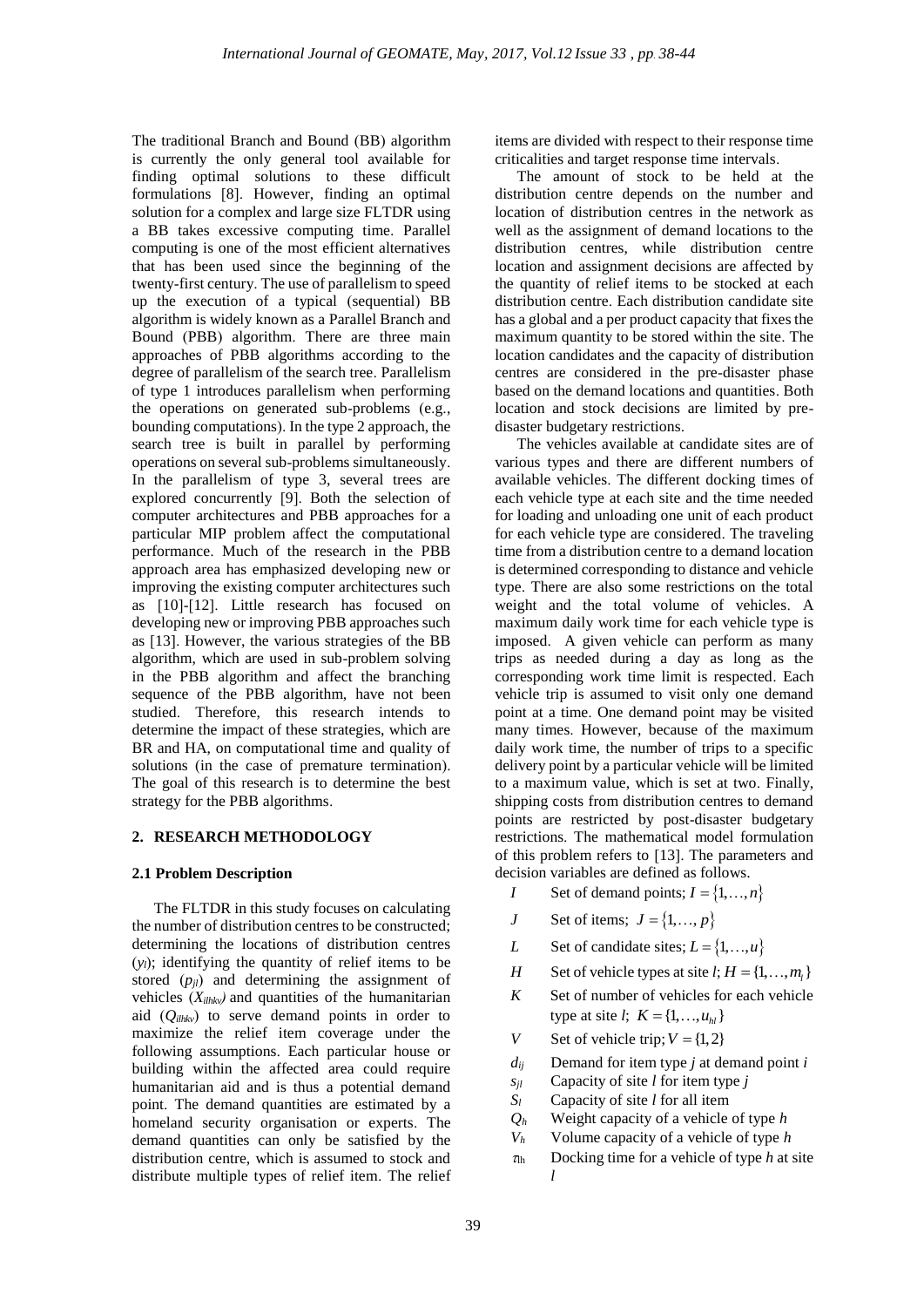- *tilh* Travel time from site *l* to demand point *i*  by vehicle type *h*
- $\alpha_{ih}$  Time of loading and unloading one unit of item type *j* into a vehicle of type *h*
- *D<sup>h</sup>* Maximum daily work time for a vehicle of type *h*
- $w_i$  Weight of one unit of item type *j*
- $v_i$  Volume of one unit of item type *j*
- *F<sup>l</sup>* Fixed cost of establishing distribution centre *j*
- *gjl* Unit cost of acquiring and storing item type *j* at distribution centre *l*
- *cilh* Unit cost of shipping items from distribution centre *l* to demand point *i* by vehicle type *h*
- *B<sup>0</sup>* Emergency relief budgets allocated for pre-positioning relief supplies
- *B<sup>1</sup>* Emergency relief budgets allocated for post-disaster distribution

#### *Decision variables*

 $\left\{\right.$ I

1 if a distribution center is located at site  $\vert 0$  otherwise *l*  $y_l = \begin{cases}$ l

1 If demand point  $i$  is visited from

$$
X_{m h} = \begin{cases} \text{distribution center} & l \text{ with the } k^{th} \text{ vehicle} \\ \end{cases}
$$

 $\int$  of type *h* on its  $v^h$ trip  $\begin{cases} \frac{1}{2} \\ 0 \end{cases}$  of type *h* on its *v* 

0 oth erwise

 $Q_{ijthkv}$  = Quantity of item type *j* delivered to point *i* 

from distribution center l with the  $k^h$  vehicle of type *h* on its  $v^h$  trip

$$
p_{jl}
$$
 = Quantity of item type *j* provided at site *l*

*Mathematical Model*

$$
Max \ Z = \sum_{i \in I} \sum_{j \in J} \frac{1}{d_{ij}} \sum_{l \in L} \sum_{h \in H} \sum_{k \in K} \sum_{v \in V} Q_{ijlhkv}
$$
 (1)

subject to

$$
\sum_{l\in L}\sum_{h\in H}\sum_{k\in K}\sum_{v\in V}Q_{ijlhkv} \leq d_{ij} \quad \forall i \in I, j \in J
$$
 (2)

$$
\sum_{i \in I} \sum_{h \in H} \sum_{k \in K} Q_{ijthkv} \le p_{jl} \ \ \forall \ j \in J, l \in L \tag{3}
$$

$$
\sum_{i \in I} \sum_{k \in K} \sum_{v \in V} \left( \left( 2t_{i1h} + \tau_{lh} \right) X_{i1hk} + \sum_{j \in J} \alpha_{jh} Q_{ijhk} \right) \le D_h y_l \ \ \forall h \in H, l \in L
$$
\n
$$
(4)
$$

$$
\sum_{j \in J} w_j Q_{ijthkv} \le Q_h X_{ilhk} \quad \forall i \in I, l \in L, h \in H, k \in K, v \in V
$$
\n(5)

$$
\sum_{j \in J} v_j Q_{ijthkv} \le V_h X_{ilhk} \quad \forall i \in I, l \in L, h \in H, k \in K, v \in V
$$
\n(6)

$$
\sum_{j \in J} p_{jl} \le S_l y_l \quad \forall l \in L \tag{7}
$$

$$
p_{jl} \leq s_{jl} \quad \forall j \in J, l \in L \tag{8}
$$

$$
\sum_{l \in L} F_l y_l + \sum_{j \in J} \sum_{l \in L} g_{jl} p_{jl} \le B_0 \tag{9}
$$

$$
\sum_{i \in I} \sum_{l \in L} \sum_{h \in H} \sum_{k \in K} \sum_{v \in V} X_{ilhkv} c_{ilh} \le B_1
$$
\n(10)

$$
y_l \in \{0, 1\} \tag{11}
$$

$$
X_{iihkv} \in \{0,1\} \tag{12}
$$

$$
Q_{ijlhkv} \ge 0, integer \tag{13}
$$

$$
p_{jl} \ge 0, integer \tag{14}
$$

The objective function Eq. (1) maximizes the total fraction of demand covered by the established distribution centres. Constraint set Eq. (2) guarantees that the quantity of item *j* delivered for each demand point *i* does not exceed its demand. Constraint set Eq. (3) ensures that the total quantity of a given item type *j* delivered from a distribution centre *l* does not exceed the quantity of item type *j* available in this distribution centre. Constraint set Eq. (4) requires that the maximum daily work time restriction related to each vehicle *k* of type *h* located at a distribution centre *l* is not exceeded. These constraints also prohibit trips from unopened sites. Constraint sets Eq. (5) and Eq. (6) express the vehicle capacity constraints for each trip in terms of weight and volume. Constraint set Eq. (7) and Eq. (8), respectively, insure that the total and the per item capacity of the distribution centre are satisfied. Constraint Eq. (9) requires that the pre-disaster expenditure related to establishing a distribution centre and holding inventory does not exceed the pre-disaster budget. Constraint Eq. (10) ensures that the total transportation costs do not exceed the postdisaster budget. Finally, constraint sets Eq. (11) - Eq. (14) define the nature of decision variables used in the model.

## **2.2 Parallel Branch and Bound Algorithms**

In order to analyse the effect of BR and HA on the performance of the PTBB1 algorithm, which is an PBB approach that was proposed in [13], for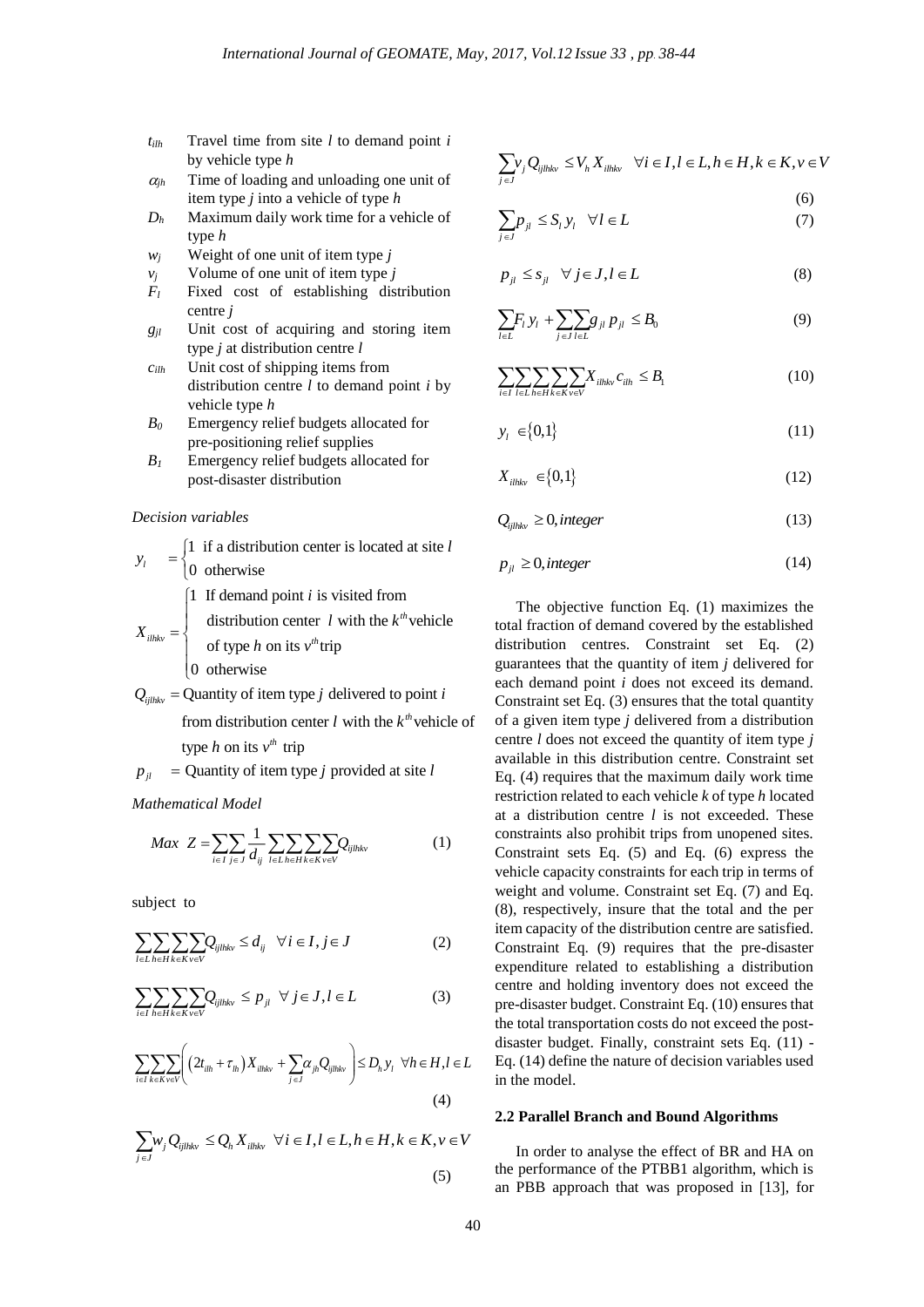various sizes of FLTDR, a  $3<sup>4</sup>$  full factorial design with single replication is used to carry out the numerical experiments. Two following hypotheses are tested. The first hypothesis is to test whether treatments, which are the parameter of the problem (the number of demand points n and the number of candidate locations of distribution centres u) and the options of the BB algorithm (BR and HA), affect the responses. The other hypothesis is to test whether a treatment interaction affects the responses. Three generated problems are tested in each combination of treatments. The response is the average computational time. Each treatment is composed of three levels, which are shown in Table 1. The levels of BR and HA are options of BB that are provided in the "intlinprog" function in MATLAB. For BR, the rules that choose the fractional component with a maximal corresponding component in the absolute value of the objective function (maxfun); the fractional component with maximum pseudocost (maxpscost); and the component whose fractional part is closest to 0.5 (mostfractional) to be branched are carried out. Three levels of HA are used to enhance bound tightening as follows. For the first level or strategy (none), there is no search for a feasible point. Any feasible point that is encountered in the BB search is taken. The second strategy (rss) applies a hybrid procedure that combines searching the neighbourhood of the current best integer feasible solution point (if available) and local branching to find a new and better solution. The last strategy (round) takes the linear programming (LP) solution to the relaxed problem at a node. It rounds the integer components in a way that attempts to maintain feasibility. Therefore, the nine PTBB algorithms are developed by applying 3 2 combinations of BR and HA strategies for the PTBB1 algorithm. These algorithms are tested on nine problem cases.

The PTBB1 proposed in [13] is composed of 10 steps as follows. Parallel computing is applied in steps 2 to 10 using the "*parfor*" function in MATLAB. The nine strategies of the BB algorithm are implemented in step 6.

Step 1: Calculate the upper bound of the number of distribution centres to be located (*ubNumDC*) using the budgetary constraint. Let the set of current solutions  $(y_l, X_{ilhkv}, p_{jl}$  and  $Q_{ilhkv}$ ) be an empty set and the current objective function (*Zcur*) is zero.

Step 2: Set the current number of distribution centres to be located (*NumDCcur*) at 1.

Step 3: Find all possible patterns of selecting *NumDCcur* locations out of *u* candidate locations. Now all possible sets of decision variables *y<sup>l</sup>* corresponding to *NumDCcur* are created. Let the number of all possible patterns corresponding to *NumDCcur* be *NumPatcur*.

Step 4: Set the current pattern (*Patcur*) at 1.

Step 5: Select the set of decision variables *y<sup>l</sup>* relating to *NumDCcur* and *Patcur* .

Step 6: Solve a transportation sub-problem relating to  $y_l$  using a BB algorithm. At this step the solutions for variables  $X_{i}$ *ilhkv*,  $Q_{i}$ *ilhkv*, and  $p_{i}$ *l* are found and the objective function  $(Z)$  corresponding to  $y_l$  is known.

Step 7: Update the set of current solutions and *Zcur* by employing a new solution and a new *Z* obtained from step 6 if the *Z* is better (more) than *Zcur*. Otherwise, go to step 8.

Step 8: Set  $Pat_{cur} = Pat_{cur} + 1$ . If  $Pat_{cur} \leq$ *NumPatcur* go to step 9. Otherwise, go to step 10.

Step 9: Select the set of decision variables *y<sup>l</sup>* relating to a new *Patcur*. Solve the LP relaxation problem of the transportation sub-problem using an interior point algorithm. If  $Z > Z_{cur}$ , go to step 6. Otherwise, go to step 8.

Step 10: Set *NumDCcur = NumDCcur+1.* If  $NumDC_{cur} \leq ub_{NumDC}$  go to step 3. Otherwise, stop the iterative process.

All PTBB algorithms are coded with MATLAB**.**  The numerical experiments are implemented on an asynchronous shared memory system, which is constructed from a workstation with a CPU Intel Core i7**-**5820K 3**.**30 GHz 6**-**core processor with 16 GB RAM**.** The data sets of nine problem cases with the specific n and u in [13] are used**.** All algorithms are set to be prematurely terminated at 28,800 sec. or 8 hrs. in order to limit the computational time for large**-**size problems**.** The percentage of weight demand coverage, computational time and the solutions of the decision variables are recorded**.** The results of the experiments are statistically analysed by using analysis of variance (ANOVA) at a level of significance  $\alpha = 0.10$  with MINITAB.

#### **3. RESULTS**

Since there is no premature termination by time; only the average computational time of all combinations or algorithms is shown in Table 2. All nine strategies of BR and HA give the optimum solution. To statistically analyse the effect of four factors (n, u, BR, and HA) on the average computational time, ANOVA is carried out using MINITAB. Four-factor interaction effects are ignored. The ANOVA table is shown in Table 3. Before drawing any conclusions from the ANOVA table, the assumption of experimental or residual error, which is normally and independently distributed, should be examined by analysing the residual plots illustrated in Fig. 1. From Fig. 1, the Normal Probability Plot shows that the residuals are in linear form. It can be concluded that the data distribution is a normal distribution. Likewise, the Histogram shape also shows that the data distribution is normal. The other two graphs show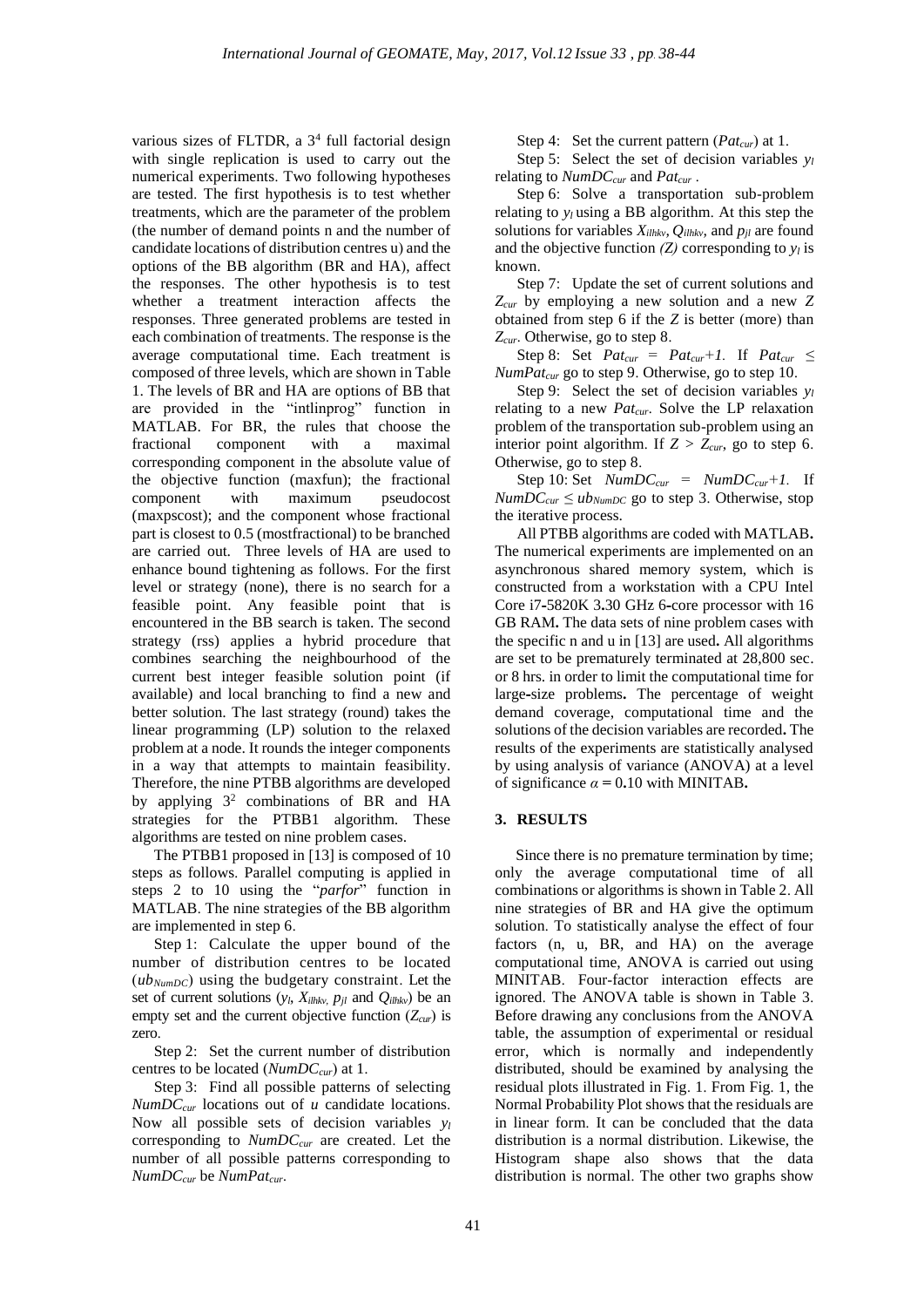Table 1 The levels of all treatments

| Treatment          |    | Branching rules | Heuristic for finding feasible solutions |
|--------------------|----|-----------------|------------------------------------------|
| Low level          |    | maxfun          | none                                     |
| Intermediate level | 10 | maxpscost       | rss                                      |
| High level         |    | mostfractional  | round                                    |

Table 2 Average computational time of all treatment combinations (unit: seconds)

| n  | <b>Functions</b> | $u = 1$ |         |         | $u = 2$ |         |         | $u = 4$  |            |          |
|----|------------------|---------|---------|---------|---------|---------|---------|----------|------------|----------|
|    |                  | none    | rss     | round   | none    | rss     | round   | none     | <b>rss</b> | round    |
| 5  | maxfun           | 2.75    | 2.74    | 2.74    | 2195.40 | 2166.10 | 2156.70 | 23110.90 | 13099.10   | 13098.70 |
|    | maxpscost        | 905.52  | 883.69  | 878.36  | 3723.50 | 3733.80 | 3733.40 | 12415.10 | 12991.80   | 12975.10 |
|    | mostfractional   | 1.42    | 1.42    | 1.41    | 3322.20 | 3346.60 | 3332.20 | 15800.35 | 15817.50   | 15849.50 |
| 10 | maxfun           | 902.78  | 906.63  | 1962.30 | 5097.00 | 3159.50 | 3148.20 | 5450.40  | 5431.50    | 5410.50  |
|    | maxpscost        | 3689.56 | 3875.15 | 4138.40 | 5396.70 | 5394.90 | 5371.10 | 11921.00 | 13998.00   | 12092.00 |
|    | mostfractional   | 2879.67 | 2987.35 | 3170.60 | 5201.04 | 5178.25 | 5124.90 | 8970.87  | 8991.50    | 8931.00  |
| 15 | maxfun           | 5190.74 | 5720.61 | 4840.17 | 7319.20 | 7008.91 | 7201.00 | 26730.17 | 24711.03   | 23548.00 |
|    | maxpscost        | 3050.82 | 2080.04 | 2610.83 | 3456.10 | 2437.20 | 2640.70 | 27192.78 | 24920.10   | 28801.68 |
|    | mostfractional   | 3410.38 | 3060.36 | 3100.21 | 8001.49 | 7013.41 | 7201.00 | 27610.90 | 23450.00   | 25548.00 |



Fig. 1 Residual plots for computational time data

that the residual is independently distributed because the plotted data is distributed randomly. Thus, it can be concluded that the residual is normal and independently distributed.

From Table 3, the factors n, u, HA, the n\*u interaction and n\*BR interaction, the u\*BR interaction, and the n\*u\*BR interaction significantly affect the response because the p-values are less than the level of significance  $\alpha$  = 0.10. According to Table 3, factor u has a greater effect on the computational time than n





because it has a higher F-value. Moreover, the combination of these two factors, which leads the numerous decision variables and problem size, shows a nonlinear impact on the computational time. Because the n\*u\*BR interaction has a significant effect, only the three-factor interaction plots of n, u and BR (shown in Fig. 2) are used and the main effect plots of n, u and BR are ignored to interpret the results and to set the levels of these factors. To set the appropriate HA strategy, the main effect plot of HA (shown in Fig. 2) is considered.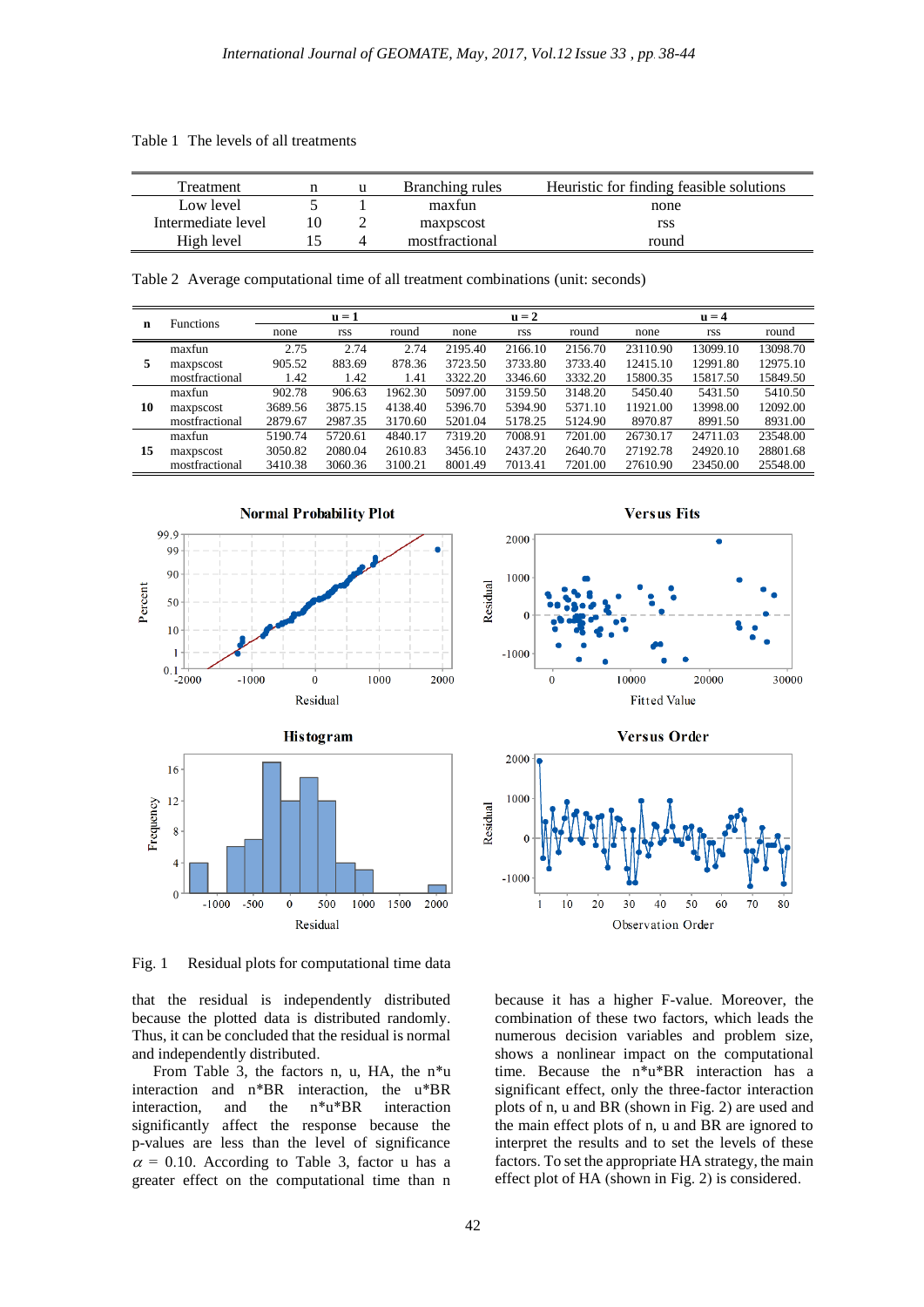| Source of   | Degrees of     | Adjusted                 | <b>Adjusted Mean</b> | F-Value | P-Value |
|-------------|----------------|--------------------------|----------------------|---------|---------|
| Variation   | Freedom        | Sum of Squares<br>Square |                      |         |         |
| $\mathbf n$ | $\overline{c}$ | 643906702                | 321953351            | 213.80  | 0.000   |
| u           | 2              | 3230007029               | 1615003515           | 1072.47 | 0.000   |
| <b>BR</b>   | 2              | 6889907                  | 3444954              | 2.29    | 0.134   |
| <b>HA</b>   | $\mathfrak{2}$ | 9088131                  | 4544065              | 3.02    | 0.077   |
| $n^*u$      | 4              | 753671742                | 188417935            | 125.12  | 0.000   |
| $n*BR$      | 4              | 74963016                 | 18740754             | 12.45   | 0.000   |
| $n*HA$      | 4              | 5580682                  | 1395170              | 0.93    | 0.473   |
| $u*BR$      | 4              | 18863426                 | 4715856              | 3.13    | 0.044   |
| $u*HA$      | 4              | 8259167                  | 2064792              | 1.37    | 0.288   |
| $BR*HA$     | 4              | 8213325                  | 2053331              | 1.36    | 0.290   |
| $n^*u^*BR$  | 8              | 77731263                 | 9716408              | 6.45    | 0.001   |
| $n^*u^*HA$  | 8              | 12449772                 | 1556222              | 1.03    | 0.452   |
| $n*BR*HA$   | 8              | 13052877                 | 1631610              | 1.08    | 0.422   |
| $u*BR*HA$   | 8              | 16062604                 | 2007825              | 1.33    | 0.296   |
| Error       | 16             | 24093874                 | 1505867              |         |         |
| Total       | 80             | 4902833518               |                      |         |         |

Table 3 ANOVA for the computational time data



Fig. 2 Main effect plot of HA (a) and three-factor interactions of n, u and BR for computational time (b)

According to the main effect plot of HA, the efficient option of HA is the "rss" option because it gives the least computational time. The bottom-left graph and the bottom-right graph of the interaction plots indicate that BR should be set at the "maxfun" option. The top-left graph of the interaction plots show that the least values of n and u (the smallest size problem) use the least computational time.

## **4. CONCLUSION**

Both BR and HA impact the computational time of PTBB algorithms. The selection of BR options affect the computational time of PTBB1 in a nonlinear relation corresponding to n and u. The most efficient BR and HA for the PTBB algorithms to solve the generated FLTDR are the "maxfun" and "rss" options, respectively. This is because the "maxfun" option just looks for and picks up the

fractional component with the maximal corresponding component in the absolute value of the objective function without much calculation. Unlike the "maxfun" option, the "maxpscost" option takes time to calculate the pseudocost in selecting the component to be branched while the "mostfractional function" option needs to search and compare the values of all possible pairs of variables. These two options may help to reduce the number of branches to be visited, but this advantage cannot be observed in this study. The "rss" option, which uses a hybrid procedure to find a new and better solution, is more efficient than the "round" option, which just rounds the integer components in a way that attempts to maintain feasibility. This result shows that it is worthwhile to take time to find the best quality feasible solution and tightening bound. This is because it can help PTBB algorithms to fathom a number of inferior branches to be